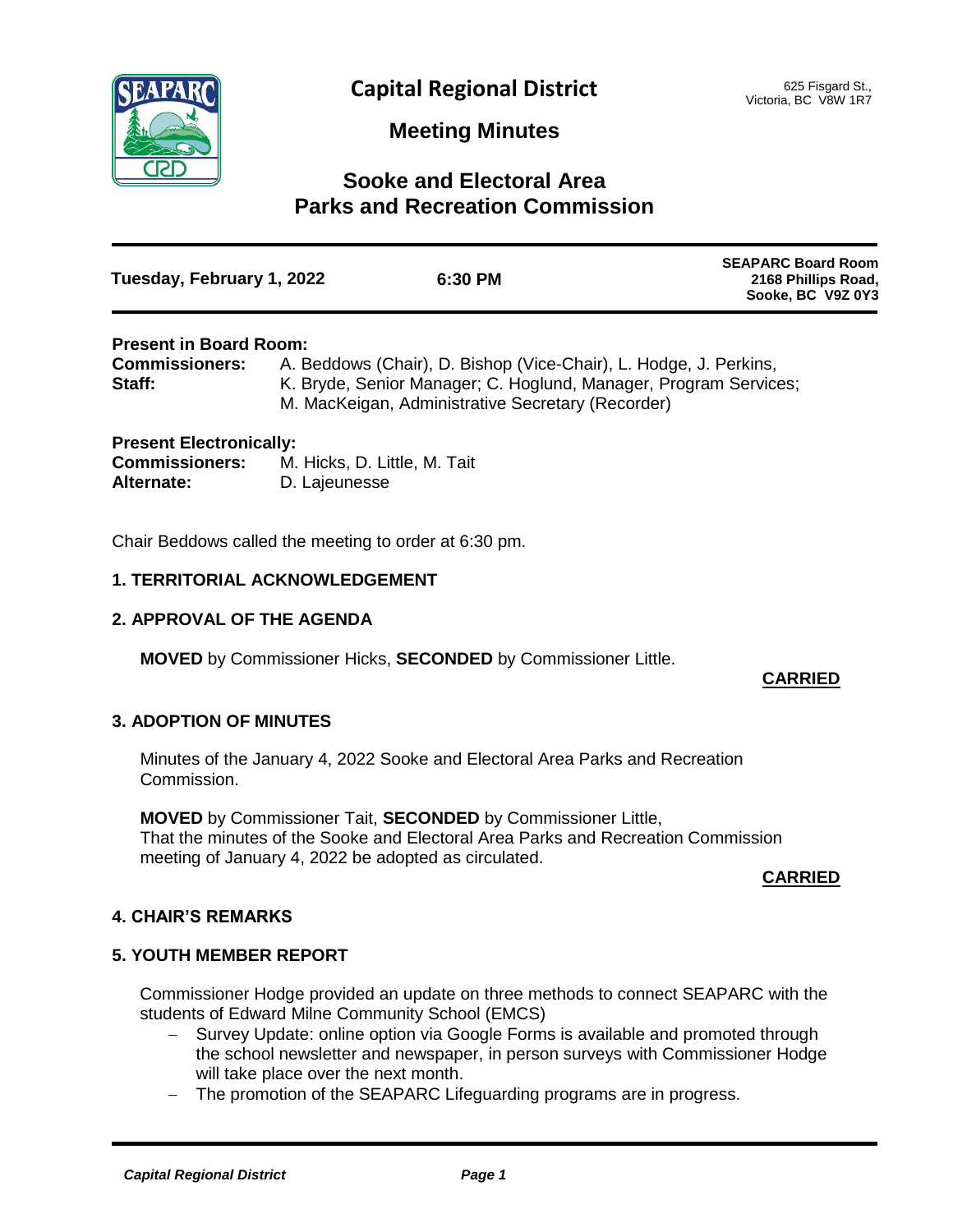## **6. PRESENTATIONS/DELEGATIONS**

## **7. COMMISSION BUSINESS**

## **7.1. Programs Services, Administration and Operations Update**

K. Bryde provided an overview of the report. The commission discussed the following topics:

- Weight room reopened with advanced reservation, limited weight room attendant hours and support provided by reception.
- Sport Box progress is delayed due to the weather requirements for pouring the slab, additional site prep work is being completed by the District of Sooke and SEAPARC staff are progressing with plans for operating the facility.
- Pool spray features were tuned off in the initial phase of Covid-19 restrictions in 2020 but are currently operational and can be turned on by request to a lifeguard.

**MOVED** by Commissioner Little, **SECONDED** by Commissioner Perkins, That the Sooke and Electoral Area Parks and Recreation Commission receive this report for information.

## **CARRIED**

## **8. NEW BUSINESS:**

## **8.1. Facility Exterior Wood Finish**

The commission discussed issues with the wood work on the facility expansion looking weathered. K. Bryde to investigate and report back to commission.

## **8.2. Arena Visitor Dressing Rooms**

The commission discussed issues with the arena dressing room shower temperature, drainage and coat hooks. Proposed the installation of overhead shelving similar to the Home Room dressing rooms. K. Bryde to investigate and report back to commission.

## **8.1. Community Member Recognition**

Commissioner Hicks thanked staff for recognizing the passing of a young community member who played hockey for many years at SEAPARC with a message on the SEAPARC digital road sign.

#### **9. ADJOURNMENT:**

**MOVED** by Commissioner Bishop, **SECONDED** by Commissioner Tait,

That the February 1, 2022 meeting of the Sooke and Electoral Area Parks and Recreation Commission be adjourned at 6:56pm.

**CARRIED**